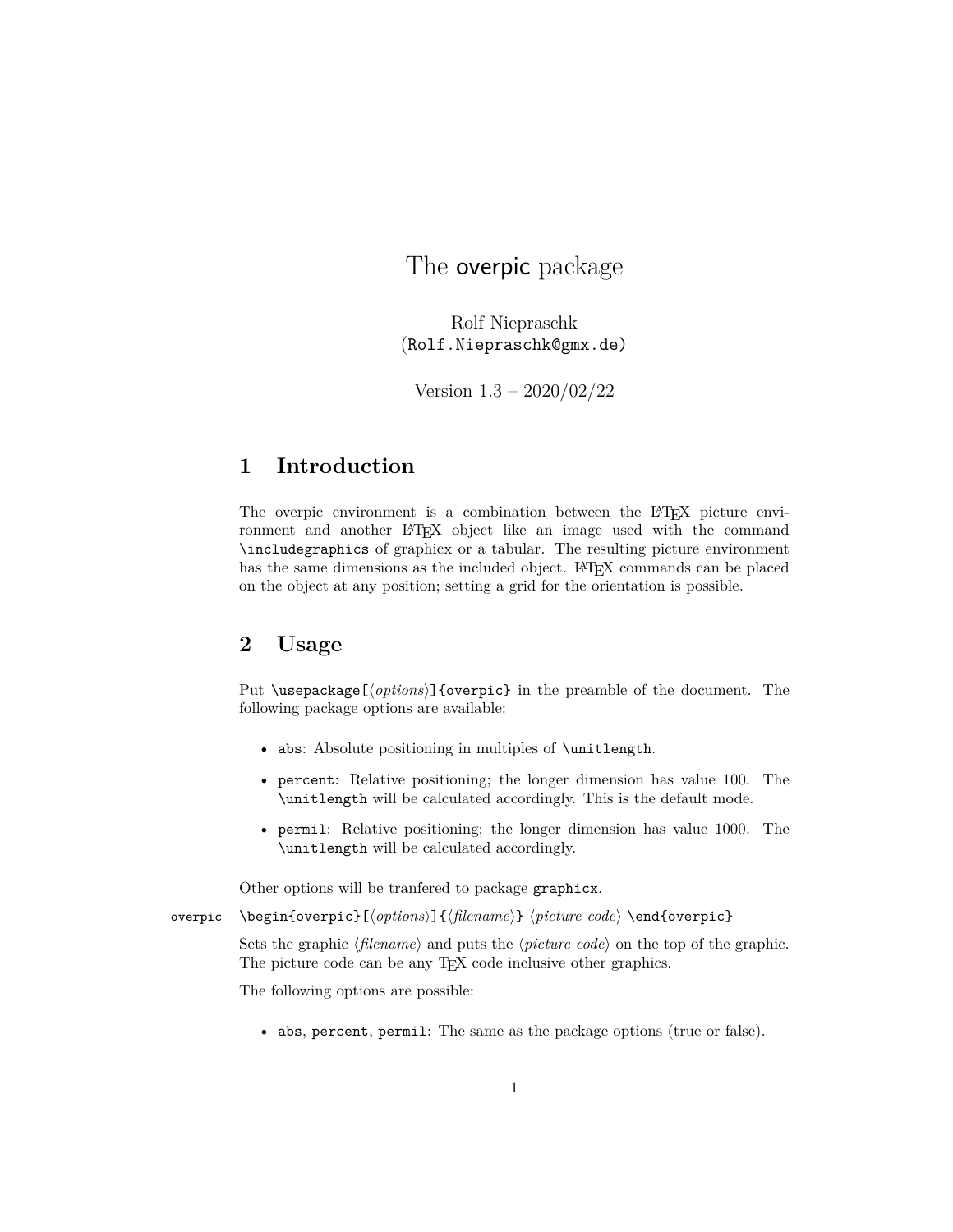- rel: Other value as base for relative positioning (e.g. 10000)
- grid: Drawing a grid for better orientation (true or false, default: false).
- tics: The distance of the grid tics (default: 10).
- unit: Sets \unitlength (any TEX dimension, only effective in abs mode).

Overpic \begin{Overpic}[\*options*)]{\*TEX code*}} \picture code\\end{Overpic}

Similar to environment overpic but instead of a graphic any TEX code (e.g. a tabular) is set as basement of the following picture overlay.

\setOverpic \setOverpic{\*options*}}

Sets new default values.

### **3 Examples**

The graphic (golfer.eps) in the following examples is part of the program ghostscript and must be accesible to TEX. To use the command **\color** the package xcolor (or color) must be loaded.

### **3.1 Environment "overpic" (absolute positioning)**



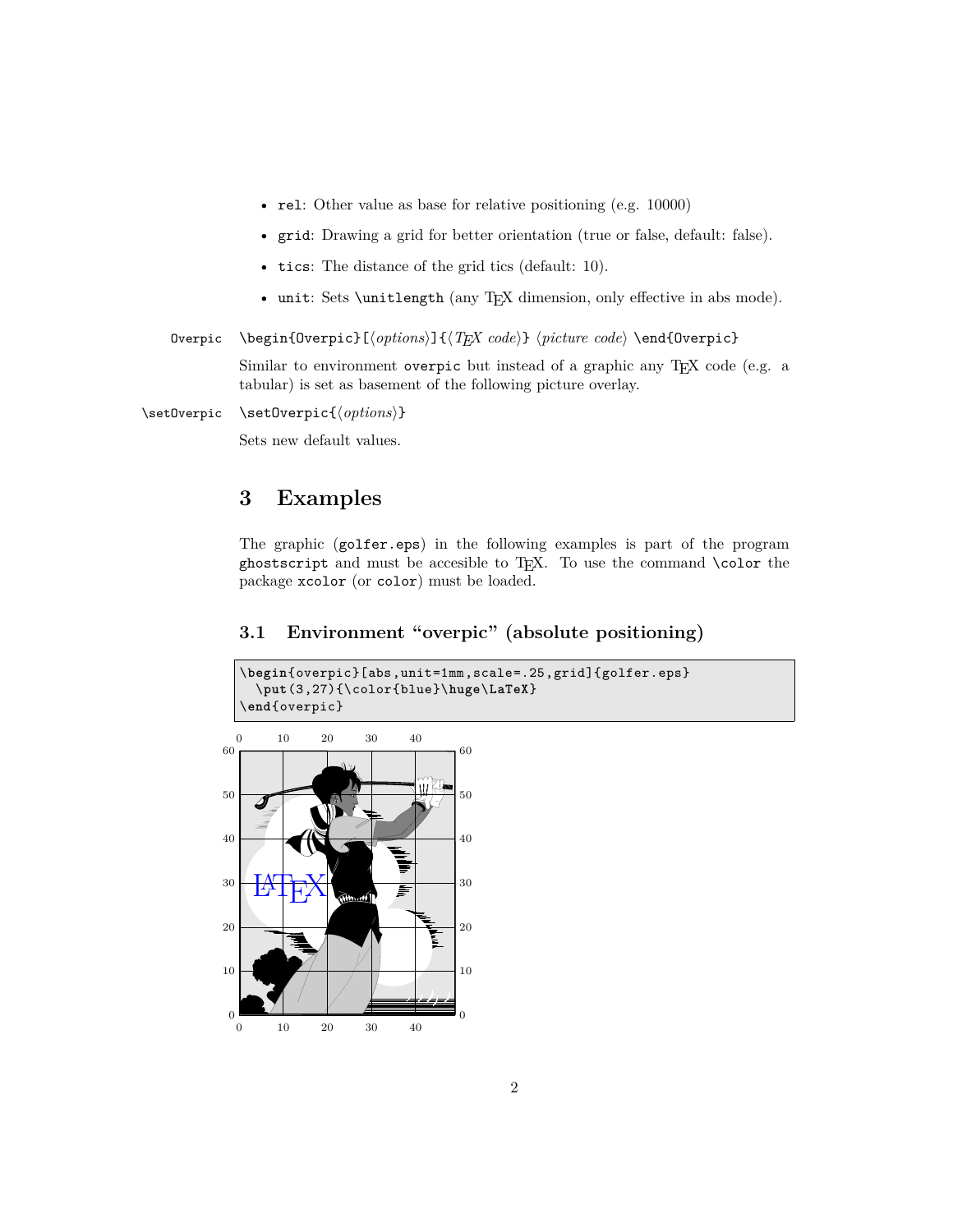#### **3.2 Environment "overpic" (relative positioning)**

The longer dimension is defined as 100%.

```
\begin{overpic}[scale=.25,percent ,grid]{golfer.eps}
  \put(5,45){\color{blue}\huge\LaTeX}
  \put(55,10){\color{red}%
    \frame{\includegraphics[scale=.07]{golfer.eps}}}
\end{overpic}
```


### **3.3 Environment "Overpic" (absolute positioning)**

To use the picture command \polygon the package pict2e must be loaded.

```
\begin{Overpic}[abs,unit=1mm,grid=true,tics=5]{%
 \bfseries\sffamily
 \begin{tabular}{*{8}{p{8mm}}}
 H & & & & & & & He\\
 Li & Be & B & C & N & O & F & Ne\\
 Na & Mg & Al & Si & P & S & Cl & Ar\\
 K & Ca & Ga & Ge & As & Se & Br & Kr\\
 Rb & Sr & In & Sn & Sb & Te & I & Xe\\
 Cs & Ba & Tl & Pb & Bi & Po & At & Rn\setminusFr & Ra & 112& & 114& & &\\
 \end{tabular}}%
 \put(0,0){\color{blue}\linethickness{0.5mm}
   \polygon(0,30)(10,30)(10,21.5)(45,21.5)(45,13)(22,13)%
     (22,4.5)(0,4.5)}
\end{Overpic}
```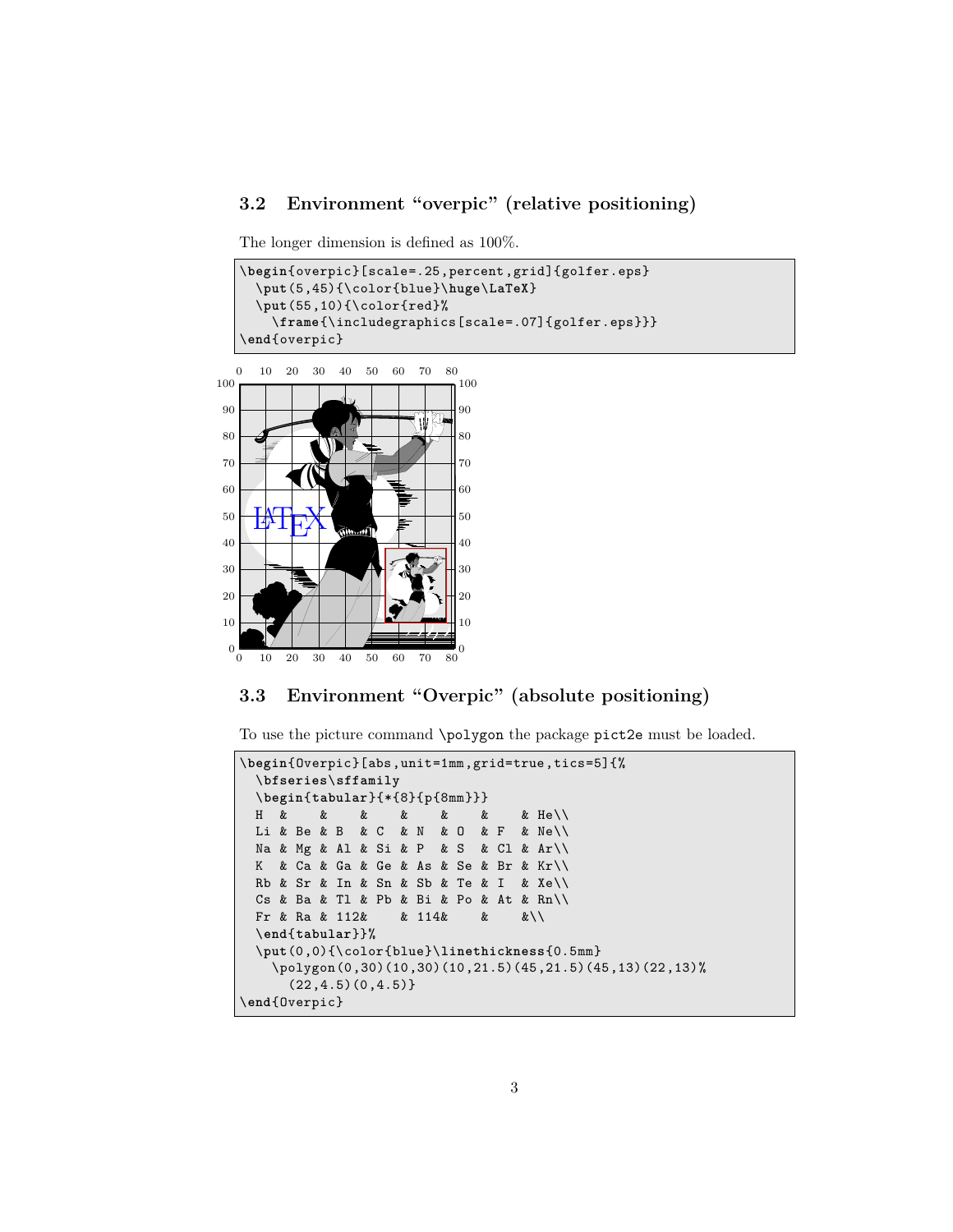

## **4 Implementation**

```
1 \RequirePackage{graphicx,epic}
```
\OVP@scale Reference value for rel mode (percent: 100, permil: 1000)

```
2 \newcommand*\OVP@scale{\z@}
```
All the keys:

```
3 \define@key{Gin}{rel}{%
4 \def\OVP@scale{#1}%
5 \ifnum\OVP@scale>\z@
6 \let\OVP@calc\OVP@calc@rel
7 \else
8 \PackageError{overpic}{Invalid number for option 'rel'}\@ehc
9 \mid \text{fi}10 }
11 \define@key{Gin}{percent}[]{%
12 \setkeys{Gin}{rel=100}%
13 }
14 \define@key{Gin}{permil}[]{%
15 \setkeys{Gin}{rel=\@m}%
16 }
17 \define@key{Gin}{abs}[]{%
18 \let\OVP@calc\OVP@calc@abs
19 }
20 \newif\ifGin@grid
21 \define@key{Gin}{grid}[true]{\lowercase{\Gin@boolkey{#1}}{grid}}
22 \define@key{Gin}{tics}{\count@=#1}
23 \define@key{Gin}{unit}{\unitlength='ddimexpr#1\relax}
```
\OVP@calc@abs Some calculations in abs mode. \@tempcnta is the normalized width and \@tempcntb is the normalized height. \count@ is the tics value.

> \newcommand\*\OVP@calc@abs{% \divide\@tempcnta by \unitlength \divide\@tempcntb by \unitlength \ifnum\count@=\z@\count@=10\fi }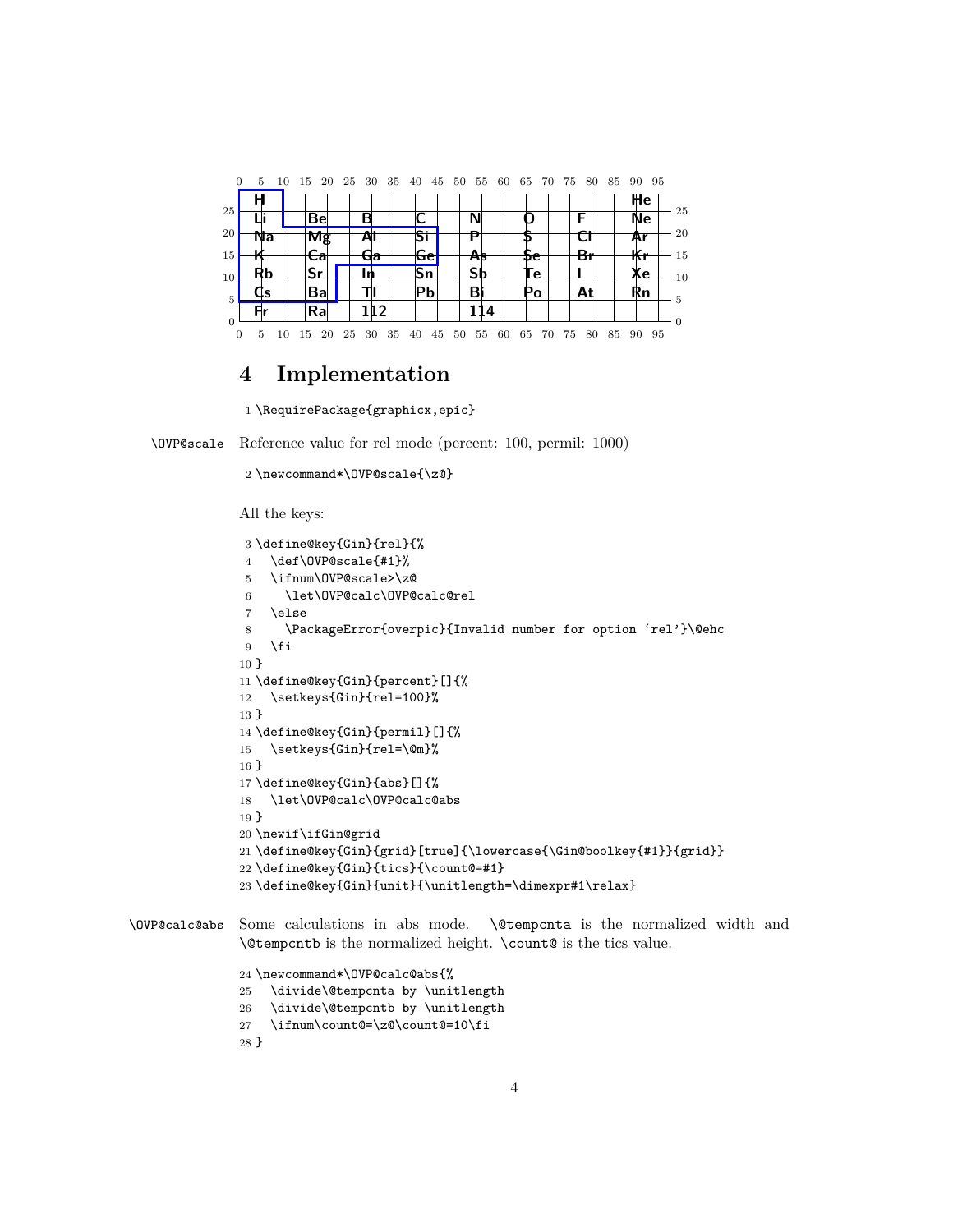\OVP@calc@rel Some calculations in rel mode. The bigger value of width or height is the base.

```
29 \newcommand*\OVP@calc@rel{%
30 \ifnum\@tempcnta>\@tempcntb
```
- \divide\@tempcnta by \OVP@scale
- \unitlength=\@tempcnta sp %
- \@tempcnta=\OVP@scale
- \divide\@tempcntb by \unitlength
- \else
- \divide\@tempcntb by \OVP@scale
- \unitlength=\@tempcntb sp %
- \@tempcntb=\OVP@scale
- \divide\@tempcnta by \unitlength
- \fi
- \ifnum\count@=\z@
- \count@=\OVP@scale
- \divide\count@ by 10 % \fi
- }

The package options set the defaults:

```
46 \DeclareOption{percent}{\setkeys{Gin}{rel=100}}
```
- \DeclareOption{permil}{\setkeys{Gin}{rel=\@m}}
- \DeclareOption{abs}{\setkeys{Gin}{abs}}
- \DeclareOption\*{\PassOptionsToPackage{\CurrentOption}{graphicx}}
- \ExecuteOptions{percent}
- \ProcessOptions
- \newsavebox\OVP@box

overpic Box 0 gets a graphic.

```
53 \newenvironment{overpic}[2][]{%
```
- \sbox\OVP@box{\includegraphics[#1]{#2}}%
- \count@=\z@ \Gin@gridfalse
- \setkeys{Gin}{#1}%

Reset the graphics parameter:

- \let\Gin@outer@scalex\relax
- \let\Gin@outer@scaley\relax
- \let\Gin@angle\relax
- \let\Gin@ewidth\Gin@exclamation
- \let\Gin@eheight\Gin@exclamation
- \def\Gin@scalex{1}%
- \let\Gin@scaley\Gin@exclamation
- \OVP@picture{#1}%
- }{\endpicture}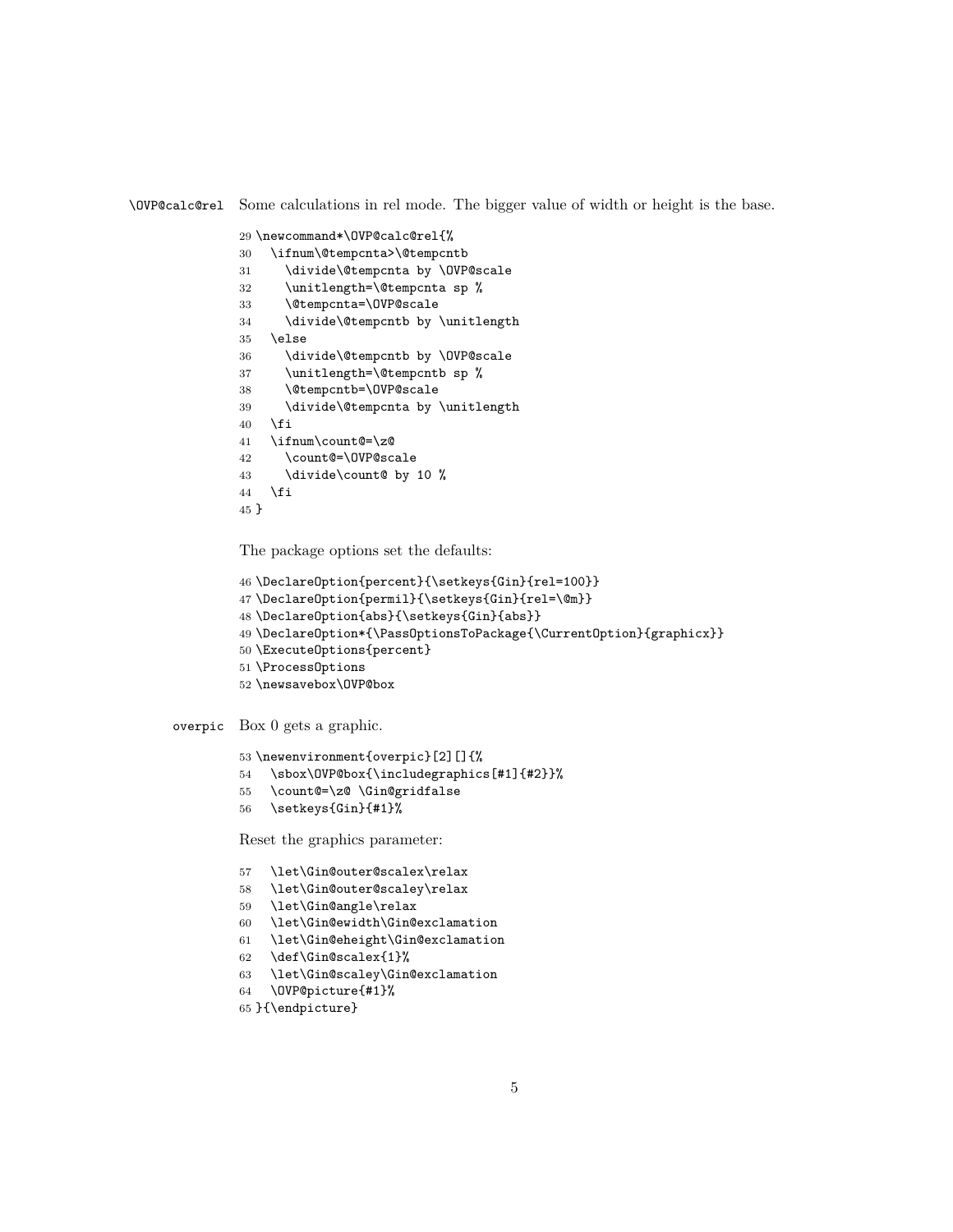Overpic Box 0 gets any TEX code.

- 66 \newenvironment{Overpic}[2][]{%
- 67 \sbox\OVP@box{#2}%
- 68 \count@=\z@ \Gin@gridfalse
- 69 \setkeys{Gin}{#1}%
- 70 \OVP@picture{#1}%
- 71 }{\endpicture}

\OVP@picture Put box 0 and and optionally grid at the lower left corner of a picture environment.

```
72 \newcommand*\OVP@picture[1]{%
73 \settodepth{\@tempcnta}{\usebox\OVP@box}%
74 \settoheight{\@tempcntb}{\usebox\OVP@box}%
75 \advance\@tempcntb\@tempcnta
76 \settowidth{\@tempcnta}{\usebox\OVP@box}%
77 \OVP@calc
78 \picture(\@tempcnta,\@tempcntb)%
79 \put(0,0){\makebox(0,0)[bl]{\usebox\OVP@box}}%
80 \ifGin@grid
81 \put(0,0){\normalfont\fontsize\@viipt\@viiipt\selectfont
82 \grid(\@tempcnta,\@tempcntb)(\count@,\count@)[0,0]}%
83 \setminusfi
84 }
```
\setOverpic Sets new defaults.

```
85 \newcommand*\setOverpic[1]{%
86 \setkeys{Gin}{#1}%
87 }
```
88 \endinput

# **Change History**

| 0.60                                                       | Herbert $\text{Vol}$ 5          |     |
|------------------------------------------------------------|---------------------------------|-----|
| General: Converted to $\text{.}dx$ $\ldots$ $\ldots$ 1 1.2 |                                 |     |
| -1.0                                                       | overpic: Wrong place of         |     |
| \OVP@calc@rel: Suggested by                                | \setkeys(bug report from        |     |
| Heiko Oberdiek  5                                          |                                 |     |
| General: mostly rewritten $\dots$ 1 1.3                    |                                 |     |
| Overpic: Suggested by                                      | Overpic: Added missing \setkeys | - 5 |
|                                                            |                                 |     |